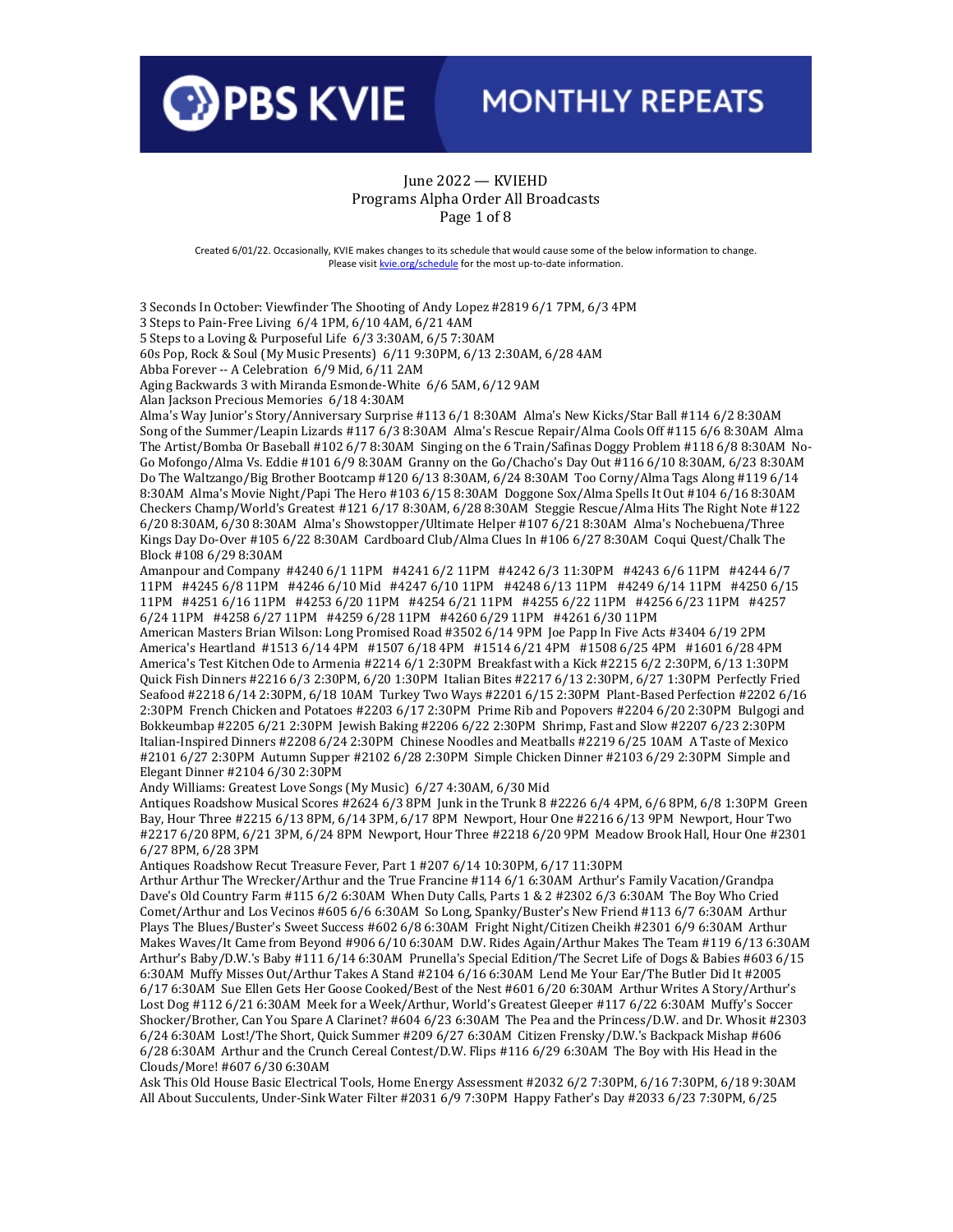

#### June 2022 — KVIEHD Programs Alpha Order All Broadcasts Page 2 of 8

Created 6/01/22. Occasionally, KVIE makes changes to its schedule that would cause some of the below information to change. Please visi[t kvie.org/schedule](http://www.kvie.org/schedule) for the most up-to-date information.

9:30AM Moving a Ceiling Light Fixture, Tool Lab- Finish Nailers #2034 6/30 7:30PM Austin City Limits Brittany Howard #4708 6/18 11PM Rufus Wainwright #4604 6/25 11PM BBC World News America #2603 6/1 5:30PM #2604 6/2 5:30PM #2605 6/3 5:30PM #2606 6/6 5:30PM #2607 6/7 5:30PM #2608 6/8 5:30PM #2609 6/9 5:30PM #2610 6/10 5:30PM #2611 6/13 5:30PM #2612 6/14 5:30PM #2613 6/15 5:30PM #2614 6/16 5:30PM #2615 6/17 5:30PM #2616 6/20 5:30PM #2617 6/21 5:30PM #2618 6/22 5:30PM #2619 6/23 5:30PM #2620 6/24 5:30PM #2621 6/27 5:30PM #2622 6/28 5:30PM #2623 6/29 5:30PM #2624 6/30 5:30PM BBC World News Outside Source #2603 6/1 5PM #2604 6/2 5PM #2605 6/6 5PM #2606 6/7 5PM #2607 6/8 5PM #2608 6/9 5PM #2609 6/13 5PM #2610 6/14 5PM #2611 6/15 5PM #2612 6/16 5PM #2613 6/20 5PM #2614 6/21 5PM #2615 6/22 5PM #2616 6/23 5PM #2617 6/27 5PM #2618 6/28 5PM #2619 6/29 5PM #2620 6/30 5PM BBC World News Today #401 6/3 5PM #402 6/10 5PM #403 6/17 5PM #404 6/24 5PM Benise: Strings of Hope 6/5 6PM, 6/6 2AM, 6/7 3PM, 6/11 4PM, 6/12 2:30PM Best of the Joy of Painting: Special Edition 6/4 10AM, 6/7 2PM, 6/11 3:30AM, 6/12 8AM, 6/14 1:30AM, 6/22 5AM, 6/27 12:30AM Beyond The Canvas Art, to Change The World #303 6/19 3:30PM Biz Kid\$ A Closer Look at Financial Careers #119 6/19 8:30AM Money Moves (Global Economy) #120 6/26 8:30AM Broadchurch Episode 1 #101 6/16 9PM Episode 2 #102 6/23 9PM Episode 3 #103 6/30 9PM Buddy Guy: True to the Blues 6/1 3AM Build A Better Memory Through Science 6/4 6:30AM, 6/20 4:30AM Burt Bacharach's Best (My Music Presents) 6/18 Mid California's Gold Places I've Wanted to Go #11002 6/3 Mid, 6/5 Noon, 6/30 4AM Farallon Islands #144 6/19 7PM In-N-Out Burger #146 6/26 7PM California's Golden Parks Nike Missile Site #159 6/18 3PM, 6/19 11AM Zzyzx #160 6/18 3:30PM, 6/19 11:30AM Parks In Progress #161 6/25 3PM, 6/26 11AM Trona Pinnacles #162 6/25 3:30PM, 6/26 11:30AM Chasing Greatness 6/2 3AM Christina Cooks: Back to the Cutting Board You and Your Stress #204 6/14 1:30PM Age Like A Movie Star #205 6/21 1:30PM Breakfast of Champions #206 6/28 1:30PM Christopher Kimball's Milk Street Television Portuguese Classics #504 6/1 2PM Israel New and Old #505 6/2 2PM, 6/18 11AM Milk Street Vegetarian #506 6/3 2PM, 6/25 11AM Milk Street Chocolate Cake #512 6/13 2PM Summer Kitchens #513 6/14 2PM The New Ny Cheesecake! #514 6/15 2PM Udon Noodles at Home #515 6/16 2PM A Taste of Crete #516 6/17 2PM Schnitzel and Mashed! #517 6/20 2PM Cooking of Ukraine #518 6/21 2PM La Cocina De Puerto Vallarta #519 6/22 2PM The Art of Japanese Cooking #520 6/23 2PM Tuesday Night Mediterranean #521 6/24 2PM Souvlaki and Flatbread #522 6/27 2PM Flavors of Ethiopia #523 6/28 2PM The Oaxacan Kitchen #301 6/29 2PM The Joy of Cooking Lebanon #302 6/30 2PM Ciao Italia All Chicken / Tutto Pollo #2917 6/3 1:30PM A Beautiful Plate of Pasta / Un Bellissimo Piatto di Pasta #2919 6/17 1:30PM Fantastic Farro / Farro Fantastico #2920 6/24 1:30PM Classical Stretch: By Essentrics #1404 6/1 6AM #1405 6/2 6AM #1406 6/3 6AM #1407 6/6 6AM #1408 6/7 6AM #1409 6/8 6AM #1410 6/9 6AM #1411 6/10 6AM #1412 6/13 6AM #1413 6/14 6AM #1414 6/15 6AM #1415 6/16 6AM #1416 6/17 6AM Plantar Fasciitis Release #1201 6/20 6AM Hip Pain Relief and Stretch #1202 6/21 6AM Quad Strengthening #1203 6/22 6AM Weight Loss and Calorie Burn #1204 6/23 6AM Back Pain Relief #1205 6/24 6AM Full Body Strengthening #1206 6/27 6AM Posture #1207 6/28 6AM Long Adductor #1208 6/29 6AM Back Pain Relief #1209 6/30 6AM Clifford The Big Red Dog The Dog Who Cried Bark!/Fort Box #332 6/1 12:30PM #335 6/2 12:30PM The Fortune Teller/The Goat Boat #333 6/3 12:30PM Clifford's Valentine Collection/Ready, Set, Vet! #338 6/6 12:30PM Doggy Air Rangers/My Hero, Hero #334 6/7 12:30PM Walkin' in a Clifford Wonderland/Bye Bye, Big Bluey #339 6/8 12:30PM Try A Little Yumyum!/Come Back, Happy Jack! #336 6/9 12:30PM The Birdwell Island Blues/The Big Red World #313

6/10 12:30PM When You Wish Upon A Cake/Make Room for Sonia #337 6/13 12:30PM Towel Team Go!/Puppy Preschool #315 6/14 12:30PM Mount Norma/Hide and Sneak #311 6/15 12:30PM Captain Chrysalis/It's Berry Season! #316 6/16 12:30PM Mount Norma/Hide and Sneak #312 6/17 12:30PM Whale of a Time/Clifford's Museum #318 6/20 12:30PM A Reasonable Eggsplanation/The Special Agents of Birdwell Island #314 6/21 12:30PM Dancing by the Book/Tucker's Tooth #321 6/22 12:30PM Farm Friends/The Big Book Giveaway #317 6/23 12:30PM An End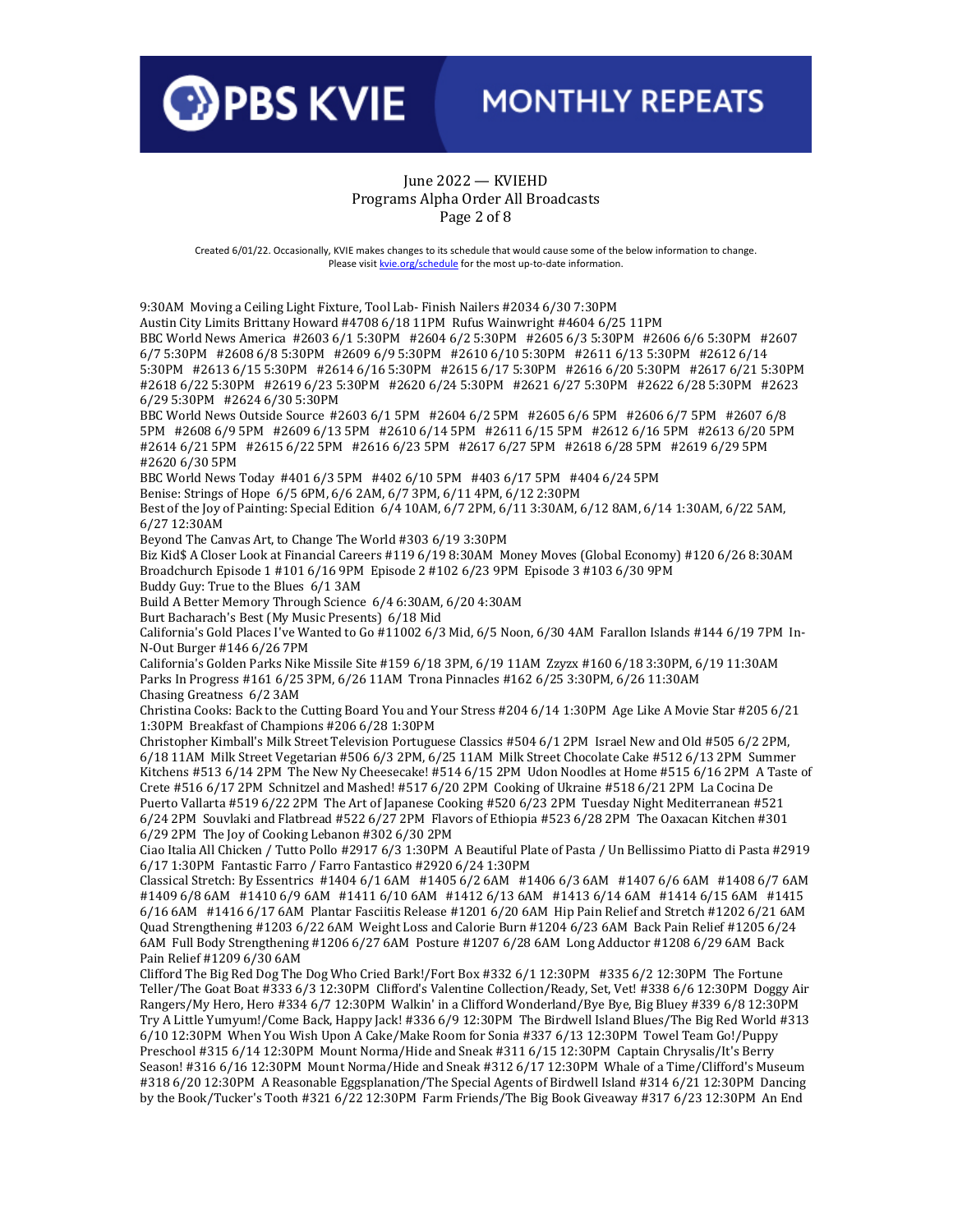

#### June 2022 — KVIEHD Programs Alpha Order All Broadcasts Page 3 of 8

Created 6/01/22. Occasionally, KVIE makes changes to its schedule that would cause some of the below information to change. Please visi[t kvie.org/schedule](http://www.kvie.org/schedule) for the most up-to-date information.

By Every Friend/Bailey's Starry Night! #323 6/24 12:30PM The Adventures of Clifford The Good/Surf's Up.... and Down #319 6/27 12:30PM Searchers of the Lost Coin/Birdwell Backwards #325 6/28 12:30PM The Wild Wolf Pack/Putt-Ing It Together #320 6/29 12:30PM The Spectacle Spectacular/The New Babysitter #324 6/30 12:30PM Clint Black: Mostly Hits & The Mrs. 6/14 2:30AM, 6/16 4:30AM

Cook's Country Tacos Two Ways #1305 6/18 10:30AM French Fare #1411 6/19 9:30AM Bread, Cheese and Meat Can't Be Beat #1306 6/25 10:30AM Chicken Soup and Cheesy Bread #1412 6/26 9:30AM

Curious George For Your Ice Only/George and the Unforgettable Father's Day #1201 6/1 9AM Curious George and the Invisible Sound/Curious George, A Peeling Monkey #108 6/2 9AM Camp George/Hoop Dupe #1301 6/3 9AM Jurassic George #1209 6/6 9AM For The Birds/Curious George-Asaurus #303 6/7 9AM Over The Edge/A Rose By Any Other Name #1202 6/8 9AM Curious George, Dog Counter/Squirrel for a Day #109 6/9 9AM A Good Yarn/Snow Monkey #1302 6/10 9AM Duck Helper George/George's New Home #1210 6/13 9AM Mulch Ado About Nothing/What Goes Up #304 6/14 9AM Leaky Faucet/George Loves A Parade #1203 6/15 9AM Curious George Discovers The Poles/Curious George Finds His Way #110 6/16 9AM Basic Training/A Wind-Er Wonderland #1303 6/17 9AM George Gets The Hiccups/The Trash Cam #1211 6/20 9AM Antonio The Avocado/Curious Clouds #1204 6/21 9AM Water to Ducks/Animal Magnetism #111 6/23 9AM Twain A Fence and a Hard Place/Loafing Around #1304 6/24 9AM Lost & Found/George In His Own Backyard #1212 6/27 9AM The Man with the Monkey Hands/Whistle Pig Wednesday #306 6/28 9AM Cuckoo Cockatoo/A Bunch of Ballooney #1205 6/29 9AM Doctor Monkey/Curious George The Architect #112 6/30 9AM

Daniel Tiger's Neighborhood Disappointed at the Pool/Disappointed at the Farm #518 6/1 9:30AM The Fire Drill/Daniel and Mom Go to the Market #503 6/2 9:30AM Daniel Waits with Dad/Margaret's New Shoes #504 6/3 9:30AM Daniel's Goldfish Dies/Daniel's Strawberry Seeds #312 6/6 9:30AM Daniel Takes His Time/Sometime's It's Good to Go Slow #315 6/7 9:30AM Daniel Wants to Be Alone/Daniel's Alone Space #313 6/8 9:30AM Daniel's Substitute Teacher #505 6/9 9:30AM Daniel Gets Mad at Dad/Daniel Gets Mad at His Friends #314 6/10 9:30AM King Daniel for the Day #319 6/13 9:30AM Daniel Goes to Sleep/Prince Wednesday Sleeps Over #311 6/14 9:30AM Daniel Loves Tigey/Daniel Needs Tigey at School #317 6/15 9:30AM Daniel Likes to Be with Dad/Daniel Likes to Be with Mom #414 6/16 9:30AM Something Special for Dad/I Love You, Mom #108 6/17 9:30AM Daniel Visits A New Neighborhood 6/20 9:30AM, 6/22 9AM, 6/24 9:30AM Daniel Learns About Lizards/Daniel Wonders About Trolley #320 6/21 9:30AM Jodi's Asthma/Daniel and Max Play at the Playground #515 6/23 9:30AM The Neighborhood Snowstorm #516 6/27 9:30AM Daniel Listens to Dad/Daniel and Katerina Listen to Each Other #517 6/28 9:30AM Daniel Uses His Words/All Aboard! #125 6/29 9:30AM It's Time to Go/Daniel Doesn't Want to Stop Playing #129 6/30 9:30AM

David Bowie: Serious Moonlight 6/5 3AM, 6/5 10:30PM, 6/10 2:30AM

Death in Paradise #188 6/18 8PM #189 6/25 8PM

Deepak Chopra: Becoming Metahuman 6/20 3AM, 6/25 2:30AM

Deepak Chopra: Your Path to Enlightenment 6/5 1AM, 6/9 1:30AM, 6/12 1PM

Devoted Dogs: ViewFinder #2618 6/8 7PM

Dinosaur Train Beating The Heat/Flowers for Mom #103 6/1 Noon Best Babysitter Ever/Plant A Tree #306 6/2 Noon I'm A T. Rex!/Ned The Quadruped #104 6/3 Noon Tiny's Fishing Friend/Butterflies #305 6/6 Noon One Smart Dinosaur/Petey The Peteinosaurus #105 6/7 Noon Rocket Train Surprise Party/Cloudy with a Chance Of Fun #304 6/8 Noon One Big Dinosaur/Play Date with Annie #108 6/9 Noon One Big Frog/Caving with Vlad #307 6/10 Noon Valley of the Stygimolochs/Tiny Loves Fish #101 6/13 Noon The Call of the Wild Corythosaurus/Triceratops For Lunch #102 6/14 Noon Laura The Giganotosaurus/Dinosaur Poop! #110 6/15 Noon Fast Friends/T. Rex Teeth #106 6/16 Noon Father's Day #508 6/17 Noon Now with Feathers!/A Frill A Minute #107 6/20 Noon Hootin' Hadrosaurs!/Hatching Party #113 6/21 Noon Armored Like An Ankylosaurus/Campout! #109 6/22 Noon Dinosaur Train Submarine: Shoshana Shonosaurus/All Kinds of Families #214 6/23 Noon Derek The Deinonychus/Don's Dragonfly #111 6/24 Noon Dinosaur Train Submarine: Otto Opthalmosaurus/King Meets Crystal #213 6/27 Noon One Small Dinosaur/T. Rex Migration #112 6/28 Noon Dinos A to Z, Part 1, The Big Idea/Dinos A to Z, Part 2, Spread The Word #215 6/29 Noon Dinos A to Z, Part 3, Classification/Dinos A to Z, Part 4, A To Z Picnic #216 6/30 Noon Discovering Your Warrior Spirit with D.J. Vanas 6/5 6AM, 6/11 10AM, 6/12 5:30AM

Donkey Hodie Best Friends Day/Silly Sticky Situation #120 6/1 10AM Art Show Today/The Lavender Lights #104 6/2 10AM Flying Flapjacks/Pickle Penguin Problem #106 6/3 10AM Piano Problem/Bongo-Lympics #127 6/6 10AM, 6/10 10AM, 6/16 10AM Cheesy Con/Stanley's One-Dragon Show #128 6/7 10AM Acornball/Super Duper Magic Fun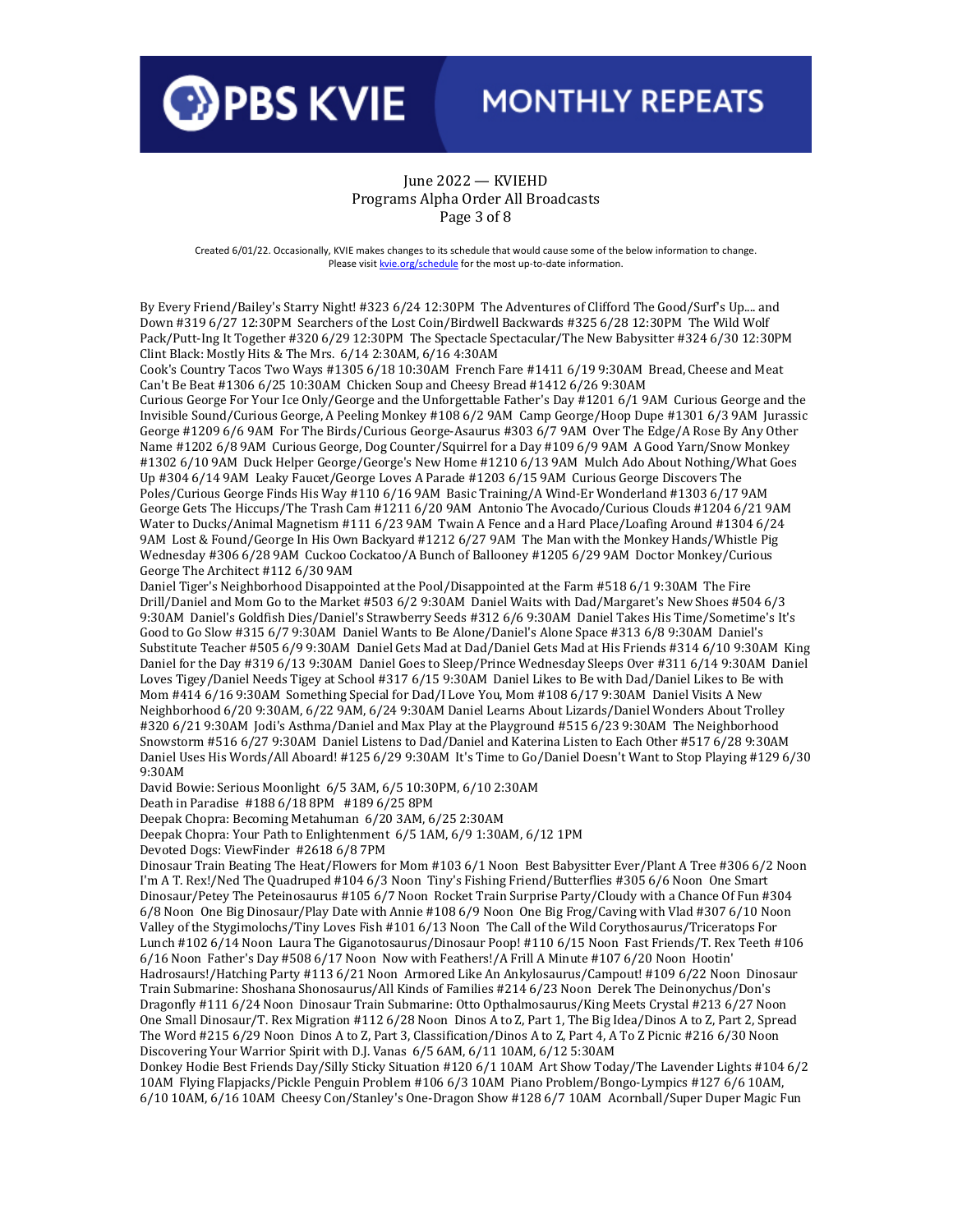

#### June 2022 — KVIEHD Programs Alpha Order All Broadcasts Page 4 of 8

Created 6/01/22. Occasionally, KVIE makes changes to its schedule that would cause some of the below information to change. Please visi[t kvie.org/schedule](http://www.kvie.org/schedule) for the most up-to-date information.

Box #130 6/8 10AM The Potato Stand/Clyde's Surprise Playdate #129 6/9 10AM, 6/13 10AM, 6/29 10AM A Big Favor for Grampy/A Fair Way to Bounce #105 6/14 10AM Growing The Ungrowdenia/Camp Buddy Buddy #108 6/15 10AM Bye Bye, Book/Tater Buddies #117 6/17 10AM Good Dog School/Panda Hodie #116 6/21 10AM The Try Scouts/Wiz-Kazizz-Kazaam #122 6/22 10AM The Golden Crunchdoodles/Walking Stick Blues #115 6/23 10AM Mooing Moon Moths/Stop and Think #119 6/27 10AM A Night Out/Poetry Problem #123 6/28 10AM Potato Pirates/Panda's Special Something #121 6/30 10AM Dr. Fuhrman's Food As Medicine 6/6 Mid, 6/6 2:30PM, 6/21 2AM Driving While Black: Race, Space and Mobility in America 6/3 12:30AM EAT YOUR MEDICINE: The Pegan Diet with Mark Hyman, MD 6/2 1:30AM, 6/4 11AM, 6/8 2AM, 6/12 11:30AM, 6/14 4AM, 6/29 1:30AM Elinor Wonders Why A Moth Mystery/Just Peachy #134 6/1 10:30AM Follow That Roly Poly/Rain, Rain Don't Go Away #118 6/2 10:30AM Underground Soup/Dandy Dandelions #133 6/3 10:30AM A Garden for All/Band of Explorers #135 6/6 10:30AM Hiding In Plain Sight/Owl Girl #102 6/7 10:30AM Butterfly Party/More Than One Right Way #132 6/8 10:30AM The Town Picnic/The Amazing Expandable Clubhouse #101 6/9 10:30AM Water You Doing?/Thinking About Blinking #119 6/10 10:30AM The Little Drummer/Rest Is Best #136 6/13 10:30AM, 6/28 10:30AM Big Trees/Baby Steps #126 6/14 10:30AM Elinor's Fishy Friend/Do The Crane Dance #137 6/15 10:30AM, 6/30 10:30AM Olive's Library/Nature Walk #131 6/16 10:30AM The Science of Staying Warm/The Seed of An Idea #103 6/17 10:30AM The House That Ants Built/Special Places #104 6/20 10:30AM Echo Location/Ears to You #130 6/21 10:30AM Butterfly Babies/Elinor's Circus #120 6/22 10:30AM The Tomato Drop/Look What I Can Do #105 6/23 10:30AM The Lizard Lounge/Feathers #106 6/24 10:30AM A Change of Art/The Litterbug #128 6/27 10:30AM The Unsinkable Lynx/Rocky The Rock #129 6/29 10:30AM Endeavour On Masterpiece Season 8: Striker #5226 6/19 9PM Season 8: Scherzo #5227 6/26 9PM Endeavour: The Evolution 6/12 8PM Family Ingredients Hawai'i - Poi #101 6/19 10:30AM Okinawa - Soki Soba #102 6/26 10:30AM Father Brown The Red Death #200 6/3 9PM Feel Better with Pressure Point Therapy 6/3 5AM, 6/11 6:30AM, 6/19 3:30AM, 6/20 12:30AM Fever: The Music of Peggy Lee 6/19 2AM Finding Your Roots Dreaming of a New Land #504 6/1 3PM This Land Is My Land #604 6/14 8PM, 6/15 3PM Homecomings #603 6/21 8PM, 6/22 3PM Hard Times #508 6/28 8PM, 6/29 3PM Fine Line: A Woman's Place Is in the Kitchen 6/19 1PM Firing Line with Margaret Hoover #551 6/18 6:30AM #552 6/25 6:30AM Flavor of Poland Zakopane #113 6/2 1:30PM Gardenfit Three Sisters and a Brother #111 6/19 7AM The Wild Wild West #112 6/26 7AM Grantchester On Masterpiece Season 6, Episode 5 #5143 6/18 10PM Season 6, Episode 6 #5144 6/25 10PM Great Performances Michael Buble: Tour Stop 148 #4311 6/4 7:30PM, 6/8 3PM Great Performances at the Met Rigoletto #1605 6/17 9PM, 6/26 2PM Great Scenic Railway Journeys: 150 Years on the Right Track 6/4 8AM, 6/8 4AM, 6/8 8PM, 6/19 Mid, 6/25 4AM Healthy Minds with Dr. Jeffrey Borenstein Rapid-Acting Transcranial Magnetic Stimulation #703 6/19 6:30AM Optogenetics with Karl Deisseroth, M.D., Ph.D. - Part One #704 6/26 6:30AM Henry Louis Gates, Jr. - Uncovering America 6/7 8PM Hero Elementary Toadal Confusion / Hero Hideaway #108 6/1 8AM The Feed for Speed / An Uphill Task #111 6/2 8AM All Over The Map / Lights Go Down In City Town #109 6/3 8AM The Butterfly Chasers / Something Shady #112 6/6 8AM Sound of Ice Cream / The Reflection Connection #114 6/7 8AM A Leg Up / Sneezitis Solution #117 6/8 8AM Bugging Out / Eager Beavers #116 6/9 8AM Fair Weather / Home Sweet Home #110 6/10 8AM Turtle Beach / Shine A Light On Me #113 6/13 8AM Looking Super / Schmubble Trouble #131 6/14 8AM Sparks' Unplugged / Camp Catastrophe #115 6/15 8AM Knot So Fast / Made in the Shade #127 6/16 8AM Monumental Problem / Super Lift #129 6/17 8AM Back On Track / Switcheroo-Er #136 6/20 8AM Hail Caesar / Picture Perfect #128 6/21 8AM First Day of School, Part 1 / First Day of School, Part 2 #135 6/22 8AM Search and Rescue / Secret Lives of Teachers #126 6/23 8AM Friends of the Forest / Chicken Hero #138 6/24 8AM When Fur Flies / Pumpkin Palooza #139 6/27 8AM Super Summertime / Snowy Journey #130 6/28 8AM Teacher of the Year / The Sweet Smell of Success #140 6/29 8AM Squeak to Me / Team's Song Theme Song #134 6/30 8AM Hiding In Plain Sight The Storm #101 6/27 9PM Resilience #102 6/28 9PM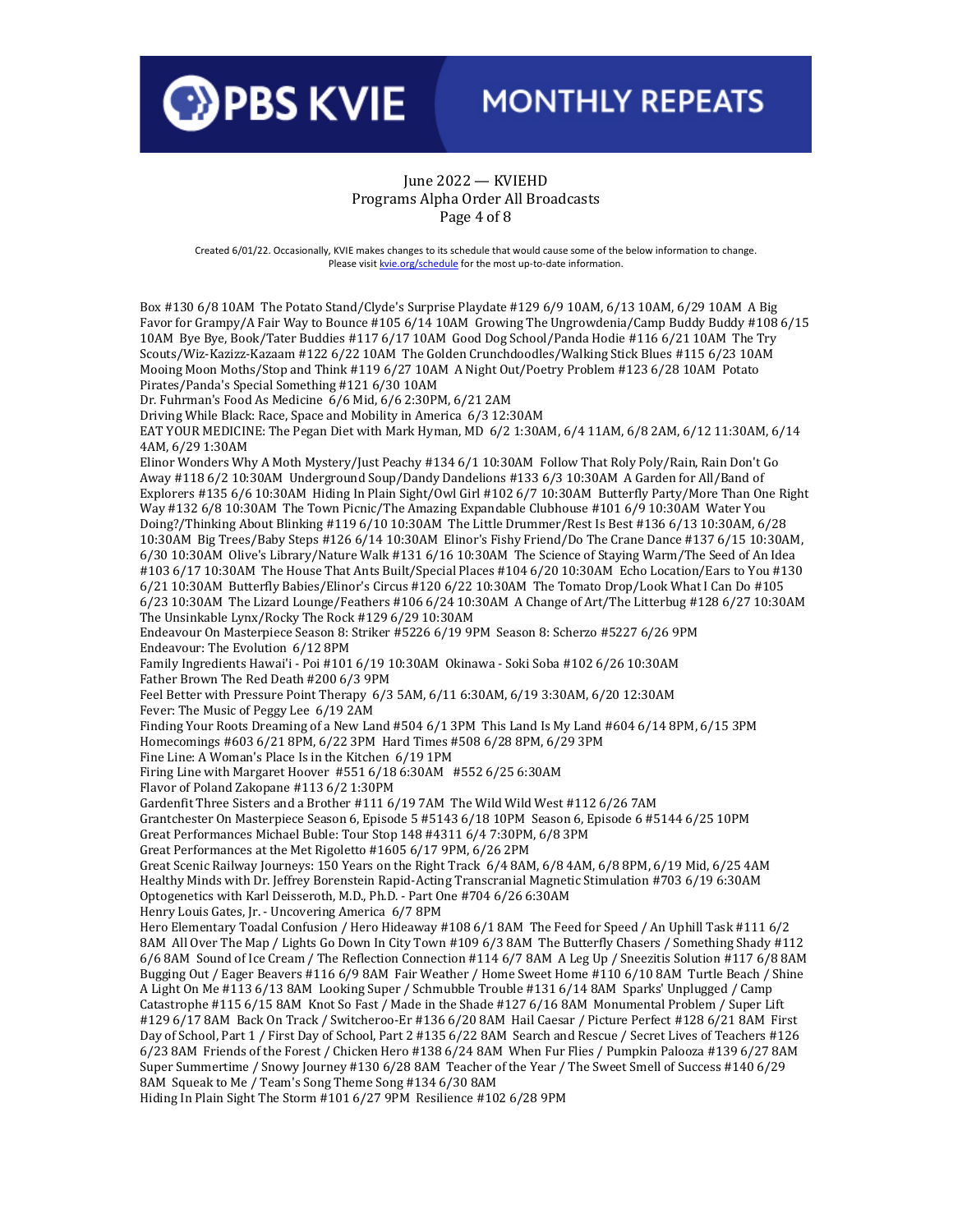

### June 2022 — KVIEHD Programs Alpha Order All Broadcasts Page 5 of 8

Created 6/01/22. Occasionally, KVIE makes changes to its schedule that would cause some of the below information to change. Please visi[t kvie.org/schedule](http://www.kvie.org/schedule) for the most up-to-date information.

Hillary Race to the Pole #105 6/3 9:45PM Heartbreak #106 6/3 10:30PM Hotel Portofino First Impressions #101 6/19 8PM Lessons #102 6/26 8PM Il Volo - Tribute to Ennio Morricone 6/2 4:30AM Independent Lens Made In Boise #2101 6/19 11PM Inside California Education Training Students for the Front Lines #408 6/1 7:30PM A Return to School #409 6/8 7:30PM Exploring Careers #410 6/15 7:30PM, 6/19 6PM A Place for Students #411 6/22 7:30PM, 6/26 6PM The Rise of E-Sports #412 6/29 7:30PM Ireland's Wild Coast #101 6/12 4AM Irish Dance - Steps of Freedom 6/11 2:30PM, 6/16 Mid, 6/18 3AM Italy Made with Love 6/11 1PM, 6/13 4:30AM, 6/17 4:30AM Jesse Cook: Beyond Borders 6/6 9:30PM, 6/10 1AM, 6/10 3PM, 6/12 9:30PM, 6/16 1:30AM, 6/23 3:30AM Joe Bonamassa - British Blues Explosion Live 6/4 12:30AM, 6/4 8:30PM, 6/7 3:30AM, 6/8 10PM, 6/11 7:30PM, 6/17 1:30AM, 6/22 Mid, 6/24 3:30AM Jon Stewart: The Mark Twain Prize 6/21 9PM Ken Burns: Country Music 6/21 Mid Ken Burns: The National Parks 6/22 3AM Kenny Rogers Farewell Concert Celebration: All In For The Gambler 6/16 3AM, 6/17 Mid Keto Diet with Dr Josh Axe 6/24 4:30AM Kevin Belton's Cookin' Louisiana #122 6/19 10AM #123 6/26 10AM Kevin Belton's New Orleans Kitchen Croatia - The Adriatic Influence #110 6/18 12:30PM Gone Fishin' #111 6/25 12:30PM KVIE Arts Showcase Art In Our Lives #811 6/7 7PM #911 6/14 7PM #506 6/21 7PM #812 6/28 7PM Les Miserables 25th Anniversary Concert at the O2 6/9 8PM, 6/12 Mid, 6/15 2AM Lidia's Kitchen Light Lunches #925 6/18 1:30PM Little Effort, Big Flavor #926 6/25 1:30PM Life from Above Moving Planet #101 6/2 Mid Little Steven and the Disciples of Soul: Soulfire Live 6/1 12:30AM Mary Berry's Absolute Favourites Seaside #101 6/24 9PM, 6/25 7PM, 6/26 1PM The Countryside #102 6/24 9:30PM, 6/25 7:30PM, 6/26 1:30PM Master Your Future with Rajiv Nagaich 6/1 1:30AM, 6/5 9AM, 6/7 2AM, 6/27 1:30AM, 6/28 1:30AM, 6/30 2:30AM Mavis Staples: I'll Take You There - An All-Star Celebration 6/26 2AM, 6/29 Mid, 6/30 4:30AM Molly of Denali Climb Every Mountain/Happy Trails #137 6/1 7AM, 6/24 7AM Sea Lion Crooks and Halibut Hooks/Nature's Medicine #208 6/2 7AM Stand Back Up/Seal Meal #133 6/3 7AM By Sled Or Snowshoe/The Shortest Birthday #138 6/6 7AM, 6/30 7AM Operation Sleepover/Beneath The Surface #129 6/7 7AM Going Toe to Toe with a Dinosaur/Sassy Ladies on Ice #136 6/8 7AM, 6/28 7AM Fili-Bascan Chefs/Ladybug Sleepover #211 6/9 7AM Grandpa's Drum/Have Canoe, Will Paddle #101 6/10 7AM Froggy of Denali/Molly Mabray and the Mystery Stones #130 6/13 7AM Bird in the Hand/Bye-Bye Birdie #105 6/14 7AM Culture Clash/Party Moose #106 6/15 7AM First Fish/A-Maze-Ing Snow #104 6/16 7AM Berry Itchy Day/Herring Eggs Or Bust #102 6/17 7AM Puppypalooza Part 1/Puppypalooza Part 2 #134 6/20 7AM The Worm Turns/Little Dog Lost #109 6/21 7AM Big Sulky/The Funny Face Competition #135 6/22 7AM Cabbagezilla/Name Game #103 6/23 7AM Eagle Egg Hunt/Dream Tube #107 6/27 7AM Hot Springs Eternal/Tooeys Hero #108 6/29 7AM Mona Lisa Is Missing 6/20 10PM More Than Skin Deep: Viewfinder Surviving Melanoma #2817 6/29 7PM MotorWeek #4141 6/18 8AM #4142 6/25 8AM Moveable Feast with Relish #103 6/19 9AM #104 6/26 9AM My Greek Table with Diane Kochilas Food Secrets of Mykonos #301 6/16 1:30PM The Athenian Riviera #302 6/23 1:30PM Tinos: Ancient Marble, Timeless Flavors #303 6/30 1:30PM Nancy Zieman: Extraordinary Grace 6/13 1AM, 6/19 4:30AM, 6/25 Mid Nature Equus: Story of the Horse: Chasing The Wind #3609 6/1 8PM, 6/2 3PM Wild Florida #3711 6/15 8PM, 6/16 3PM Sharks of Hawaii #3906 6/22 8PM, 6/23 3PM The Whale Detective #3709 6/29 8PM, 6/30 3PM Newsline #13044 6/1 4:30PM #13045 6/2 4:30PM #13046 6/3 4:30PM #13047 6/6 4:30PM #13048 6/7 4:30PM #13049 6/8 4:30PM #13050 6/9 4:30PM #13051 6/10 4:30PM #13052 6/13 4:30PM #13053 6/14 4:30PM #13054 6/15 4:30PM #13055 6/16 4:30PM #13056 6/17 4:30PM #13057 6/20 4:30PM #13058 6/21 4:30PM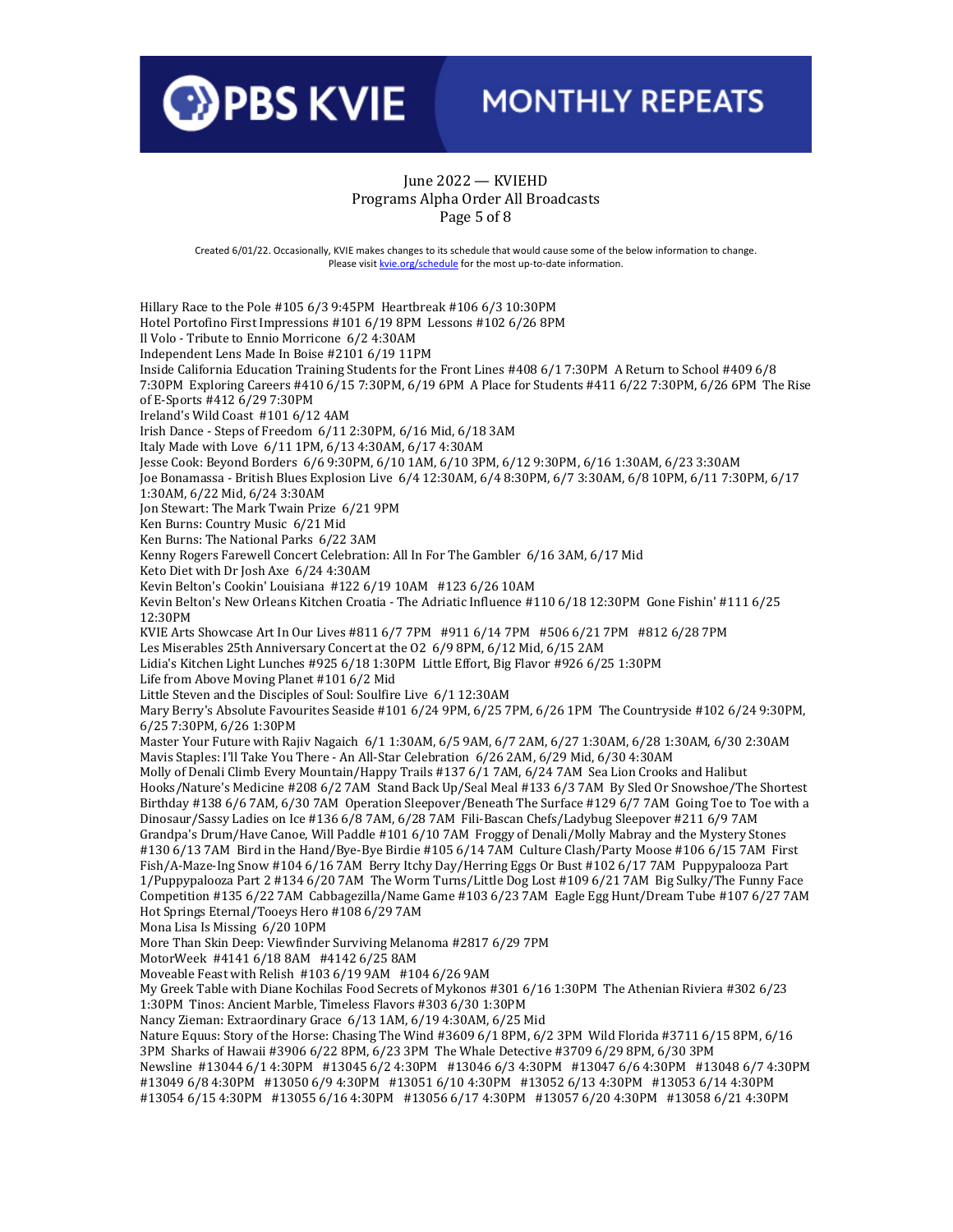

### June 2022 — KVIEHD Programs Alpha Order All Broadcasts Page 6 of 8

Created 6/01/22. Occasionally, KVIE makes changes to its schedule that would cause some of the below information to change. Please visi[t kvie.org/schedule](http://www.kvie.org/schedule) for the most up-to-date information.

#13059 6/22 4:30PM #13060 6/23 4:30PM #13061 6/24 4:30PM #13062 6/27 4:30PM #13063 6/28 4:30PM #13064 6/29 4:30PM #13065 6/30 4:30PM Nitty Gritty Dirt Band: 50 Years and Circlin' Back 6/5 4PM NOVA Touching The Asteroid #4715 6/1 9PM, 6/3 3PM Great Escape at Dunkirk #4505 6/1 10PM Polar Extremes #4701 6/15 9PM Dead Sea Scroll Detectives #4620 6/17 3PM Look Who's Driving #4619 6/22 9PM, 6/24 3PM Great Electric Airplane Race #4807 6/29 9PM Our California #304 6/18 7AM #305 6/25 7AM Outside: Beyond The Lens Ca North Coast Redwoods #203 6/1 4PM Death Valley National Park #204 6/6 7PM California's Foothills #205 6/13 7PM, 6/15 4PM, 6/19 4:30PM Iceland Photo Safari #206 6/20 7PM, 6/22 4PM, 6/26 4:30PM Sailing to Catalina Island #207 6/27 7PM, 6/29 4PM Pati's Mexican Table A Local's Tour of Culiacan #801 6/18 11:30AM Altata, Hidden Gem by the Sea of Cortez #802 6/25 11:30AM Pavlo: Live In Santorini 6/5 2:30PM, 6/9 3PM, 6/10 8PM, 6/12 10AM, 6/14 Mid, 6/20 1:30AM PBS NEWSHOUR #13540 6/1 6PM #13541 6/2 6PM #13542 6/3 6PM #13543 6/6 6PM #13544 6/7 6PM #13545 6/8 6PM #13546 6/9 6PM #13547 6/10 6PM #13548 6/13 6PM #13549 6/14 6PM #13550 6/15 6PM #13551 6/16 6PM #13552 6/17 6PM #13553 6/20 6PM #13554 6/21 6PM #13555 6/22 6PM #13556 6/23 6PM #13557 6/24 6PM #13558 6/27 6PM #13559 6/28 6PM #13560 6/29 6PM #13561 6/30 6PM PBS NewsHour Weekend #1697 6/4 5:30PM #1698 6/5 5:30PM #1699 6/11 5:30PM #1700 6/12 5:30PM #1701 6/18 5:30PM #1702 6/19 5:30PM #1703 6/25 5:30PM #1704 6/26 5:30PM Pinkalicious & Peterrific Star Light, Star Not So Bright/The Opera-Matic #125 6/1 11:30AM The Monster Trap/The Search for Peter's Whistle #303 6/2 11:30AM Peter's Pet/Cupcake Calamity #304 6/3 11:30AM Face Painting/Sailing Away #126 6/6 11:30AM Treasure Hunt/Cheer Up, Archie #208 6/7 11:30AM Pink Love/Duocorn #127 6/8 11:30AM Invasion of the Flutterbugs/Ballet of the Bells #207 6/9 11:30AM Fashion Fun/Welcome Pinka Bear #128 6/10 11:30AM Pinkapolka Dotty/Lila Gets Glasse #209 6/13 11:30AM The Legend of Pinkfoot/Flossie The Mossling #138 6/14 11:30AM Invisible Ink/Rusty's Doghouse #210 6/15 11:30AM The Legend of Pinkfoot/Flossie The Mossling #137 6/16 11:30AM Fairy House/Pinkabotta & Peterbotta #101 6/17 11:30AM Whale of a Song/Pinkabubbles #136 6/20 11:30AM Slumber Party/Puptastic #102 6/21 11:30AM Amazing Sled Run/Frost Fairy #135 6/22 11:30AM Petercadabra/Sleepless In Pinkville #212 6/23 11:30AM Invisible Band/Best Pink Present #103 6/24 11:30AM Spoon Sounds/Robotta The Artiste #213 6/27 11:30AM Dancing Shoe/ No Honking #104 6/28 11:30AM Plantastically Pink/Painting Pixie #106 6/29 11:30AM Sand Palace/Zoo Day #105 6/30 11:30AM Pizza Night with Father Dom 6/5 10:30AM, 6/10 1:30PM, 6/11 11:30AM, 6/27 3AM Planet California Rivers of Gold #101 6/22 10PM Close Encounters #102 6/29 10PM POV Who Killed Vincent Chin? #201 6/26 11PM Prince and the Revolution: The Purple Rain Tour 6/4 9:30PM, 6/6 3:30AM, 6/10 9:30PM Queer Silicon Valley 6/13 10PM Relieving Stress with Yoga with Peggy Cappy 6/12 7AM Rick Steves' Europe Austrian and Italian Alps #1101 6/13 4PM, 6/28 7:30PM Scotland's Islands #1011 6/14 7:30PM Ethiopia: A Development Story #1107 6/18 2PM Swiss Alps #1102 6/20 4PM Glasgow and Scottish Passions #1012 6/21 7:30PM Why We Travel #1108 6/25 2PM French Alps and Lyon #1103 6/27 4PM Rick Steves' Festive Europe 6/7 1:30PM Rick Steves' Heart of Italy 6/1 5AM, 6/15 Mid Rick Steves Holy Land: Israelis and Palestinians Today 6/24 Mid Rick Steves Hunger and Hope: Lessons from Ethiopia and Guatemala 6/23 Mid Rick Steves Island Hopping Europe 6/5 4:30AM, 6/7 7:30PM, 6/8 4PM Rick Steves' Tasty Europe 6/11 11:30PM Rick Steves Why We Travel 6/6 1:30PM Roadkill On Masterpiece Episode Three #5051 6/2 9PM Episode Four #5052 6/2 10PM Rob on the Road California Capital Airshow #705 6/2 4PM Nimbus Fish Hatchery #904 6/6 7:30PM A Decade of Destinations - California's Coast #1028 6/13 7:30PM, 6/16 4PM, 6/19 12:30PM A Decade of Destinations â $\in$ " Best of Nature #1026 6/20 7:30PM, 6/23 4PM, 6/26 12:30PM #1128 6/27 7:30PM, 6/30 4PM Salute to Budapest and Vienna 6/11 4:30AM, 6/12 4PM, 6/18 1:30AM, 6/24 2AM

Samantha Brown's Places to Love Auckland, New Zealand #311 6/18 2:30PM The Coastline of Maine #312 6/25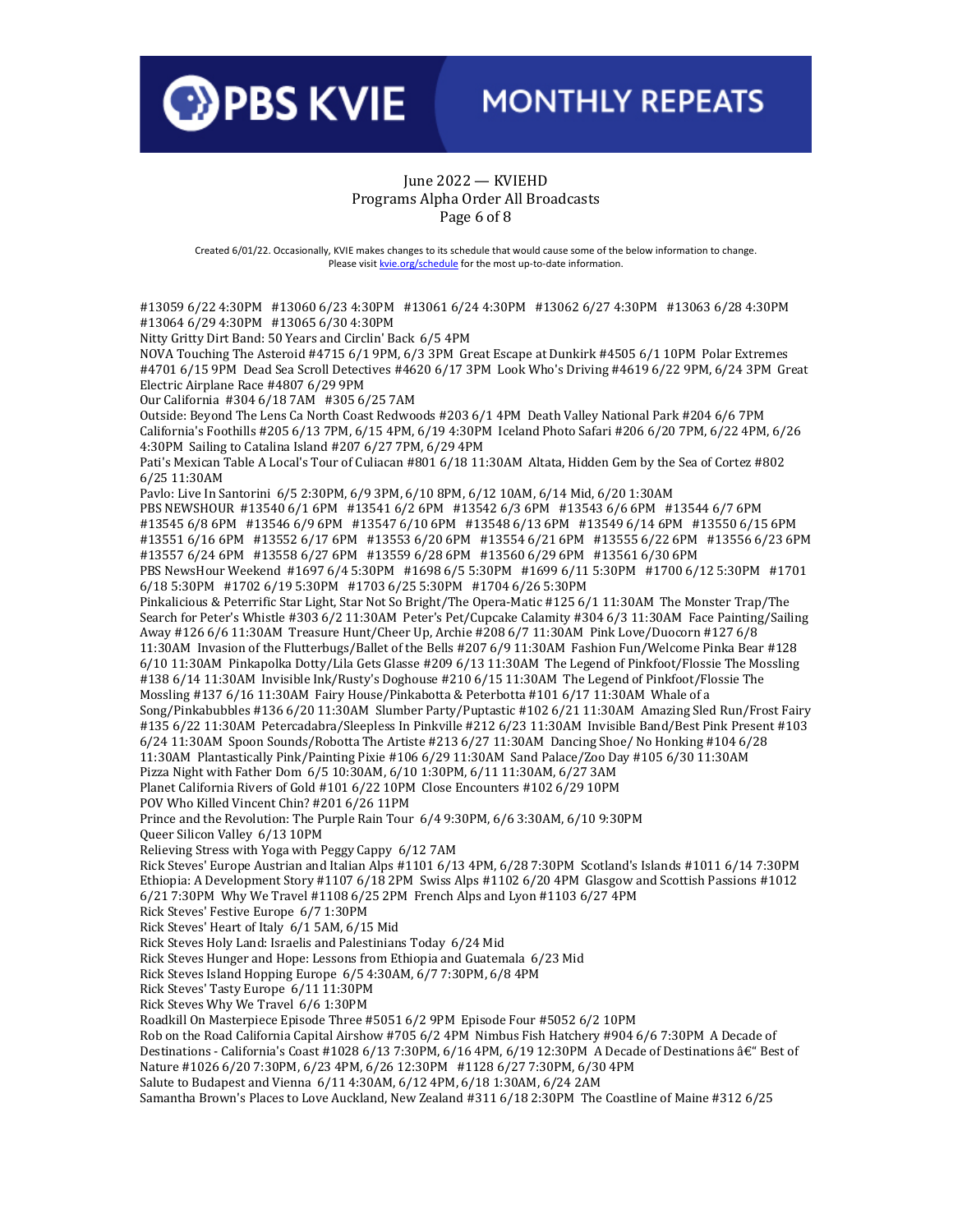

#### June 2022 — KVIEHD Programs Alpha Order All Broadcasts Page 7 of 8

Created 6/01/22. Occasionally, KVIE makes changes to its schedule that would cause some of the below information to change. Please visi[t kvie.org/schedule](http://www.kvie.org/schedule) for the most up-to-date information.

#### 2:30PM

Saving Species Together: ViewFinder #2709 6/22 7PM, 6/24 4PM, 6/25 7:30AM, 6/26 Noon, 6/26 6:30PM Second Opinion with Joan Lunden Vaccine Hesitancy #1808 6/19 6AM Alopecia Areata #1809 6/26 6AM Secrets of Her Majesty's Secret Service 6/2 8PM Secrets of Underground London 6/18 7PM Secrets to Pain-Free Sitting with Esther Gokhale 6/11 7:30AM, 6/26 5AM, 6/30 1:30AM Sesame Street It's Sesame Circus #5107 6/1 11AM, 6/1 1PM Potluck Pickle #5120 6/2 11AM, 6/2 1PM Elmo and Rosita's Tallest Block Tower Ever #5124 6/3 11AM, 6/3 1PM What Happened to Snowman #5123 6/6 11AM, 6/6 1PM, 6/9 11AM, 6/9 1PM The Itsy Bitsy Spider Search #5126 6/7 11AM, 6/7 1PM Elmo's Airlines #5128 6/8 11AM, 6/8 1PM Karli's Life Box #5127 6/10 11AM, 6/10 1PM Alphabet Scavenger Hunt #5130 6/13 11AM, 6/13 1PM, 6/16 11AM, 6/16 1PM A Windy Mystery #5129 6/14 11AM, 6/14 1PM Bowl with Elmo #5131 6/15 11AM, 6/15 1PM Family Day #5132 6/17 11AM, 6/17 1PM Move and Groove On Sesame Street #5135 6/20 11AM, 6/20 1PM Turtles #5133 6/21 11AM, 6/21 1PM Match It! #5122 6/22 11AM, 6/22 1PM Ramp Racers #5101 6/23 11AM, 6/23 1PM Camp Out #5102 6/24 11AM, 6/24 1PM Measuring Big Bird #5103 6/27 11AM, 6/27 1PM Bye Bye Boo Boo's #5104 6/28 11AM, 6/28 1PM, 6/30 11AM, 6/30 1PM Cardboard Castle #5105 6/29 11AM, 6/29 1PM Slavery By Another Name 6/11 Mid, 6/12 6PM Steven Raichlen's Project Fire Spits and Skewers #407 6/1 1:30PM, 6/18 1PM #408 6/15 1:30PM, 6/25 1PM #409 6/22 1:30PM #410 6/29 1:30PM Struggle and Success: Viewfinder Sacramento's Lgbtq+ Communities Then and Now #2821 6/15 7PM, 6/17 4PM, 6/18 7:30AM, 6/19 Noon, 6/19 4PM, 6/19 6:30PM Studio Sacramento #1122 6/3 7:30PM The Historymakers - Julieanna Richardson #1116 6/10 7:30PM #1123 6/17 7:30PM, 6/19 5PM Policing Black Athletes #1109 6/24 7:30PM, 6/26 5PM Sunday Stories #111 6/19 7:30AM #112 6/26 7:30AM Suze Orman's Ultimate Retirement Guide 6/5 12:30PM, 6/7 Mid Tell Me More with Kelly Corrigan Kevin Young #305 6/18 5PM Samantha Power #306 6/25 5PM The Brain Revolution 6/4 2:30PM, 6/12 11PM, 6/17 2:30AM, 6/23 1:30AM, 6/26 Mid The Carol Burnett Show - Carol's Favorites #105 6/13 3PM #106 6/20 3PM #107 6/27 3PM The Fab Four: The Ultimate Beatles Tribute 6/9 5AM, 6/11 8:30PM, 6/23 5AM, 6/25 1:30AM, 6/28 3AM The Fall Night Darkens The Streets #202 6/18 9PM Beauty Hath Strange Powers #203 6/25 9PM The Great American Recipe If I Were A Recipe #101 6/24 10PM The Hour A New Kind of News #101 6/16 10PM Failure at Launch #102 6/23 10PM A Country Affair #103 6/30 10PM The Lawrence Welk Show Harry Warren Salute #1844 6/18 6PM Carnival #1845 6/25 6PM The Lodge 6/21 10:30PM The Queen's Garden 6/5 9PM, 6/7 4:30AM, 6/9 1:30PM The Transformational Power of Yoga 6/5 5AM This American Land Oregon's Rivers, Wyoming Public Lands, Solar Power for Farms #1001 6/18 4:30PM Renewable Urban Energy, Crop-Switching in the Megadrought, Highway Crossings for Wildlife #1002 6/25 4:30PM This Land Is Your Land (My Music) 6/4 4:30AM, 6/4 6PM, 6/7 9:30PM This Old House Saratoga Springs | Up and Away #4332 6/2 7PM, 6/16 7PM, 6/18 9AM Saratoga Springs | Raise The Roof #4331 6/9 7PM Saratoga Springs | Old House New Supports #4333 6/23 7PM, 6/25 9AM Saratoga Springs | Neighbors On Ice #4334 6/30 7PM This Old House -- 40th Anniversary Special 6/4 3AM, 6/11 8:30AM Trinity: Classically Irish 6/5 7:30PM, 6/11 6PM True Colors: Lgbtq+ Our Stories, Our Songs 6/4 11PM, 6/8 Mid, 6/22 1AM, 6/29 3:30AM Ultimate Pet Health Guide with Dr. Gary Richter 6/9 3:30AM, 6/26 3:30AM Underground Railroad: The William Still Story 6/4 1:30AM, 6/28 Mid ViewFinder: Arnold Knows Me: The Tommy Kono Story #2207 6/29 5:30AM Washington Week #6149 6/3 7PM, 6/4 6AM #6150 6/10 7PM, 6/11 6AM #6151 6/17 7PM, 6/18 6AM #6152 6/24 7PM, 6/25 6AM Welcome to My Farm Lobster Bake #106 6/18 Noon Apple of My Eye #107 6/25 Noon Wild Kratts Capture The Fishmobile #324 6/1 7:30AM The Real Ant Farm #606 6/2 7:30AM Falcon City #121 6/3